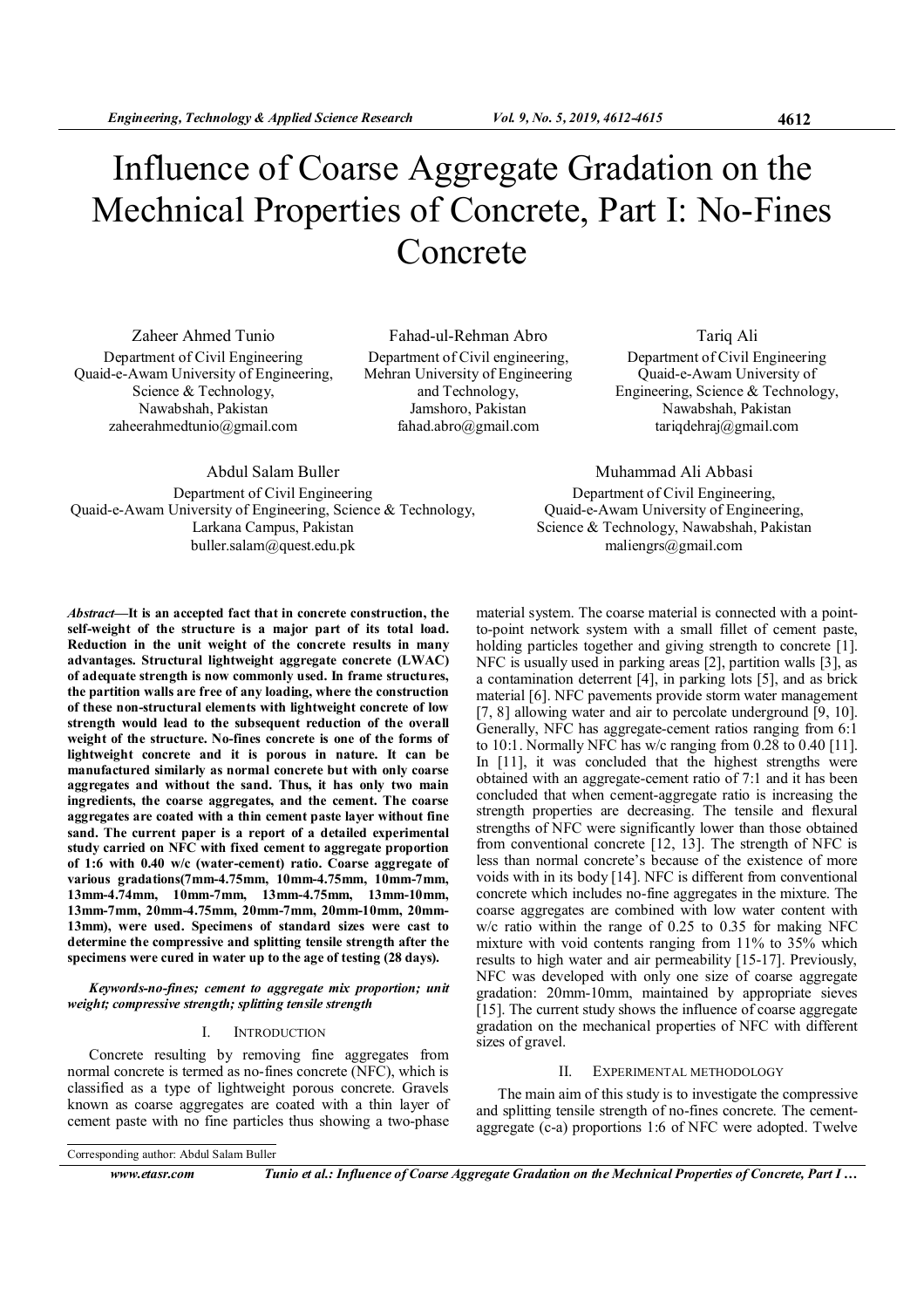different coarse aggregate gradations were used (details in Table I). The NFC is cast with 0.4 w/c ratio. Ordinary Portland cement (OPC) as per standard of ASTM C150 was used to manufacture the NFC and NC and cast the specimens of both concretes. The crushed stones used as coarse aggregates were obtained from the local market. They were washed and air dried and then they were sieved accordingly to achieve the specified aggregate gradations. Potable water was used for casting and curing of the specimens. All the ingredients of each mix were batched accordingly following the proper mixing in an electric operated mixer. A total number of 60 cube specimens for NFC of standard size 150mm×150mm×150 mm, and 60 cylinders for NFC of standard size 150mm×300mm were cast. The specimens were demoulded after 24 hours of casting and were kept in a curing tank up to the age of testing. Wet curing was applied. All specimens were tested after 28 days of curing.

TABLE I. BATCHES DETAILS

| S. No. | Aggregate gradation (max-min)* (mm) |
|--------|-------------------------------------|
| 01     | 7-4.75                              |
| 02     | $10 - 4.75$                         |
| 03     | $10 - 7$                            |
| 04     | $13 - 4.75$                         |
| 05     | $13 - 7$                            |
| 06     | $13 - 10$                           |
| 07     | $20 - 4.75$                         |
| 08     | $20 - 7$                            |
| 09     | $20 - 10$                           |
| 10     | $20 - 13$                           |

\*NFC with gravel varying between max and min in mm.

# III. RESULTS AND DISCUSSION

# A. Compressive Strength of NFC

The cubes were tested to measure the compressive strength of concrete. Compressive strength tests were conducted in a Universal Testing Machine (UTM). The cubes were placed between the plates of UTM and then load was applied gradually until the cubes were crushed. The load at crushing failure was recorded. The load is divided by the cross sectional area of the cube to determine the ultimate compressive stress using (1). The results of the average compressive strength are presented in Table II.

$$
f_{cu} = \frac{P}{A} \qquad (1)
$$

## B. Splitting Tensile Strength of NFC

Split cylinder test was carried out to measure the tensile strength of concrete. The cylinders were placed horizontal between two plates in the UTM and load was applied gradually on the center of the cylinder until failure. The load at failure was recorded and calculations were made with (2) to determine tensile strength. The results of the average splitting tensile strength are presented in Table III.

$$
f_t = \frac{2P}{\pi LD} \qquad (2)
$$

### C. Unit Weight

In the unit weight test, the weight of the specimens was recorded before testing. The results are presented in Table IV. From Table IV, it is obvious that coarse gradation affects the unit weight of NFC. NFC with coarse aggregate gradation of 7mm-4.75mm had maximum density equal to  $2089 \text{kg/m}^3$ , and with coarse aggregate gradation 13mm-10mm had the lowest, which was  $1754\text{kg/m}^3$ . The average unit weight of NFC was found to be 1883kg/m<sup>3</sup>. It may be observed that unit weight of NFC increases with the widening range of coarse aggregates.

| TABLE II. | AVERAGE COMPRESSIVE STRENGTH OF NFC |
|-----------|-------------------------------------|
|           |                                     |

| S. No.                | Aggregate gradation (mm) | Average compressive<br>strength $f_{cu}$ |         |
|-----------------------|--------------------------|------------------------------------------|---------|
|                       |                          | MPa                                      | psi     |
| 01                    | $7 - 4.75$               | 7.31                                     | 1059.95 |
| 02                    | $10 - 4.75$              | 4.27                                     | 619.15  |
| 03                    | $10 - 7$                 | 11.12                                    | 1612.40 |
| 04                    | $13 - 4.75$              | 7.23                                     | 1048.35 |
| 05                    | $13 - 7$                 | 6.87                                     | 996.15  |
| 06                    | $13 - 10$                | 3.29                                     | 477.05  |
| 07                    | $20 - 4.75$              | 4.66                                     | 675.70  |
| 08                    | $20 - 7$                 | 7.56                                     | 1096.20 |
| 09                    | $20 - 10$                | 6.94                                     | 1006.30 |
| 10                    | $20 - 13$                | 5.17                                     | 749.65  |
| Maximum: 10-7         |                          | 11.12                                    | 1612.40 |
| <b>Minimum: 13-10</b> |                          | 3.29                                     | 477.05  |

TABLE III. AVERAGE SPLITTING TENSILE STRENGTH OF NFC

| S. No.                  | Aggregate gradation (mm) | Average tensile<br>strength $f_t$ |        |
|-------------------------|--------------------------|-----------------------------------|--------|
|                         |                          | <b>MPa</b>                        | psi    |
| 01                      | $(7 - 4.75)$             | 0.85                              | 123.25 |
| 02                      | $(10-4.75)$              | 1.02                              | 147.90 |
| 03                      | $(10-7)$                 | 0.92                              | 133.40 |
| 04                      | $(13-4.75)$              | 1.23                              | 178.35 |
| 05                      | $(13-7)$                 | 1.13                              | 163.85 |
| 06                      | $(13-10)$                | 0.89                              | 129.05 |
| 07                      | $(20-4.75)$              | 1.28                              | 185.60 |
| 08                      | $(20-7)$                 | 1.26                              | 182.70 |
| 09                      | $(20-10)$                | 1.08                              | 156.60 |
| 10                      | $(20-13)$                | 1.05                              | 152.25 |
| <b>Maximum: 20–4.75</b> |                          | 1.28                              | 185.6  |
| <b>Minimum: 7-4.75</b>  |                          | 0.85                              | 123.3  |

TABLE IV. AVERAGE UNIT WEIGHT OF NFC

| S. No.                 | Aggregate gradation (mm) | Average unit weight<br>$(Kg/m^3)$ |
|------------------------|--------------------------|-----------------------------------|
| 01                     | $7 - 4.75$               | 2089                              |
| 02                     | $10 - 4.75$              | 1820                              |
| 03                     | $10 - 7$                 | 1760                              |
| 04                     | $13 - 4.75$              | 2021                              |
| 05                     | $13 - 7$                 | 1909                              |
| 06                     | $13 - 10$                | 1754                              |
| 07                     | $20 - 4.75$              | 1760                              |
| 08                     | $20 - 7$                 | 2009                              |
| 09                     | $20 - 10$                | 1852                              |
| 10                     | $20 - 13$                | 1852                              |
| <b>Maximum: 7-4.75</b> |                          | 2089                              |
| <b>Minimum: 13-10</b>  |                          | 1754                              |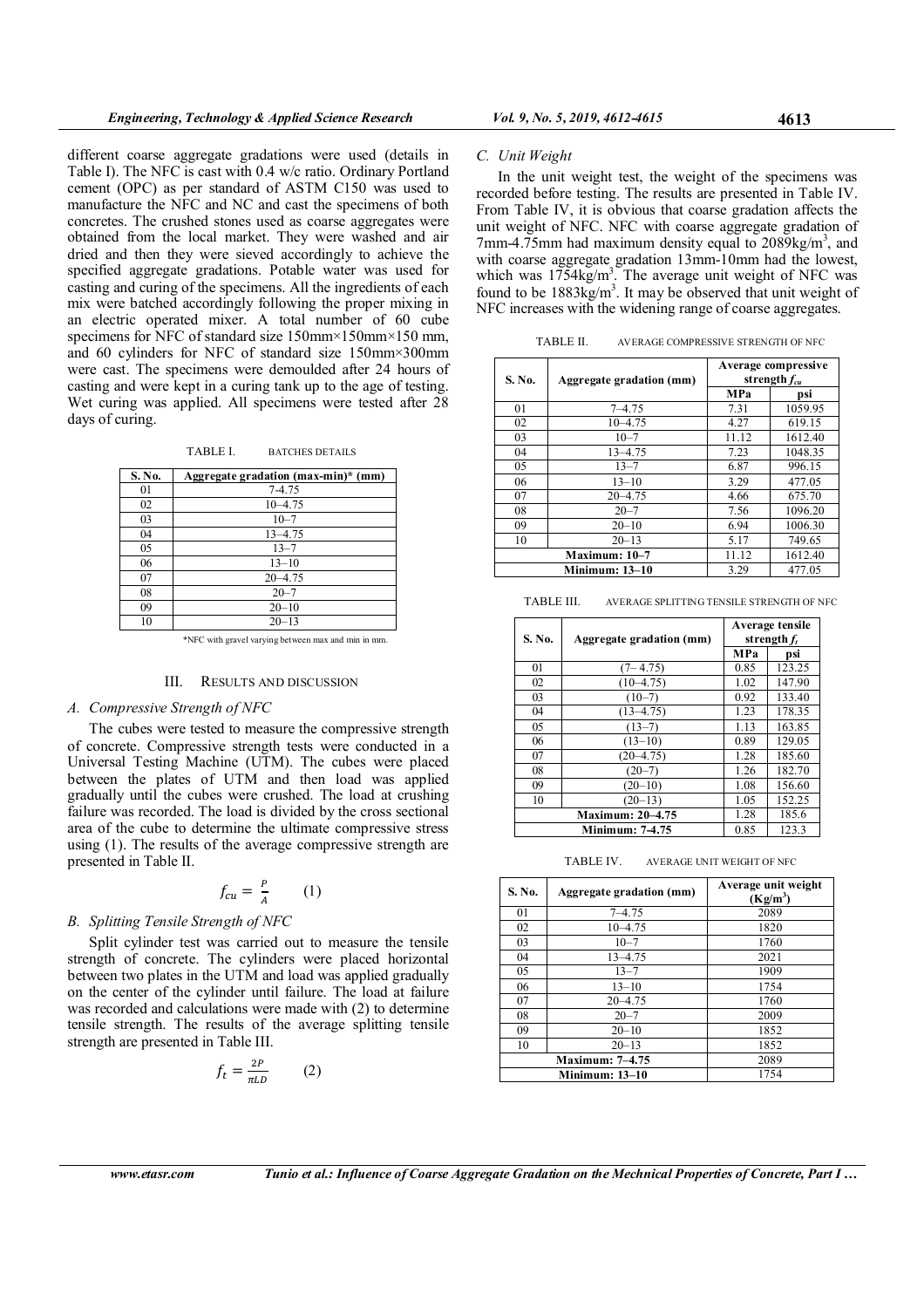Engineering, Technology & Applied Science Research Vol. 9, No. 5, 2019, 4612-4615 4614



Fig. 1. A cubic specimen before and after testing in UTM



Fig. 2. A cylinder specimen before and after testing in UTM



Fig. 3. Compressive strength with various aggregate gradations and 1:6 c-a proportion at 0.4 w/c ratio

It has been observed that the aggregate gradation significantly affects the compressive strength of concrete. The maximum compressive strength of NFC is 11.12MPa with 10mm-7mm size of coarse aggregate gradation, whereas the lowest compressive strength of NFC was 3.29MPa with 13mm-10mm range of coarse aggregate gradation. The compressive strength of NFC with coarse aggregate gradation of 10mm-7mm is increased by 51.12%, 162%, 52.12%, 61.86%, 236.62%, 47.08%, 60.23%, 115.08%, 120% as compared to gradation of 7-4.75, 10-4.75, 13-4.75, 13-7, 13-10, 20-4.75, 20- 7, 20-10, and 20-13 respectively (in mm). It may be concluded

that while producing the NFC, the gradation of the coarse aggregates may be considered properly if the compressive strength is a major parameter. Like the compressive strength of NFC, its tensile strength is also greatly affected by the gradation of the coarse aggregates used. The maximum split tensile strength of NFC obtained was 1.29MPa with 20mm-4.75mm size of coarse aggregate gradation and the minimum was 0.85MPa for the 13mm-10mm coarse aggregate gradation. The split tensile strength of NFC with coarse aggregate gradation of 20mm-4.75mm is increased by 50.58%, 25%, 39.13%, 4.06%, 13.27%, 43.82%, 1.58%, 18.5%, 20.9% for gradation of 7-4.75, 10-4.75, 10-7, 13-4.75, 13-7, 13-10, 20-7, 20-10, and 20-13mm, respectively.



Fig. 4. Splitting tensile strength with various aggregate gradation and 1:6 c-a proportion at 0.4 w/c ratio

# IV. CONCLUSIONS

Different gradations of coarse aggregate were used in NFC, and the effects on unit weight, compressive strength and tensile strength were studied. The results may be summarized as:

- The maximum obtained unit weight was 2089kg/m<sup>3</sup> for NFC with aggregate gradation range of 7mm-4.75mm. The minimum obtained unit weight was  $1.574$ kg/m<sup>3</sup> for NFC with aggregate gradation range of 13mm-10mm. The average unit weight was 1882.1882kg/m<sup>3</sup> which is approximately 21% of that of normal weight concrete which is  $2400$ kg/m<sup>3</sup>.
- The variation in the compressive strength of NFC due to coarse aggregate gradation ranged from 11.12Mpa to 2.93Mpa exhibited with N.F.C of coarse aggregate gradations of 10mm-4.75mm and 13mm-10mm respectively.
- The tensile strength of N.F.C due to the different coarse aggregate gradations ranges between 0.85Mpa-1.28Mpa.
- The behavior of NFC with various coarse aggregate gradations in terms of compressive strength and tensile strength is different because the compressive strength of NFC with 10mm-7mm coarse aggregate gradation is maximum whereas the tensile strength of NFC with coarse aggregate gradation of 20mm-4.75mm is minimum.